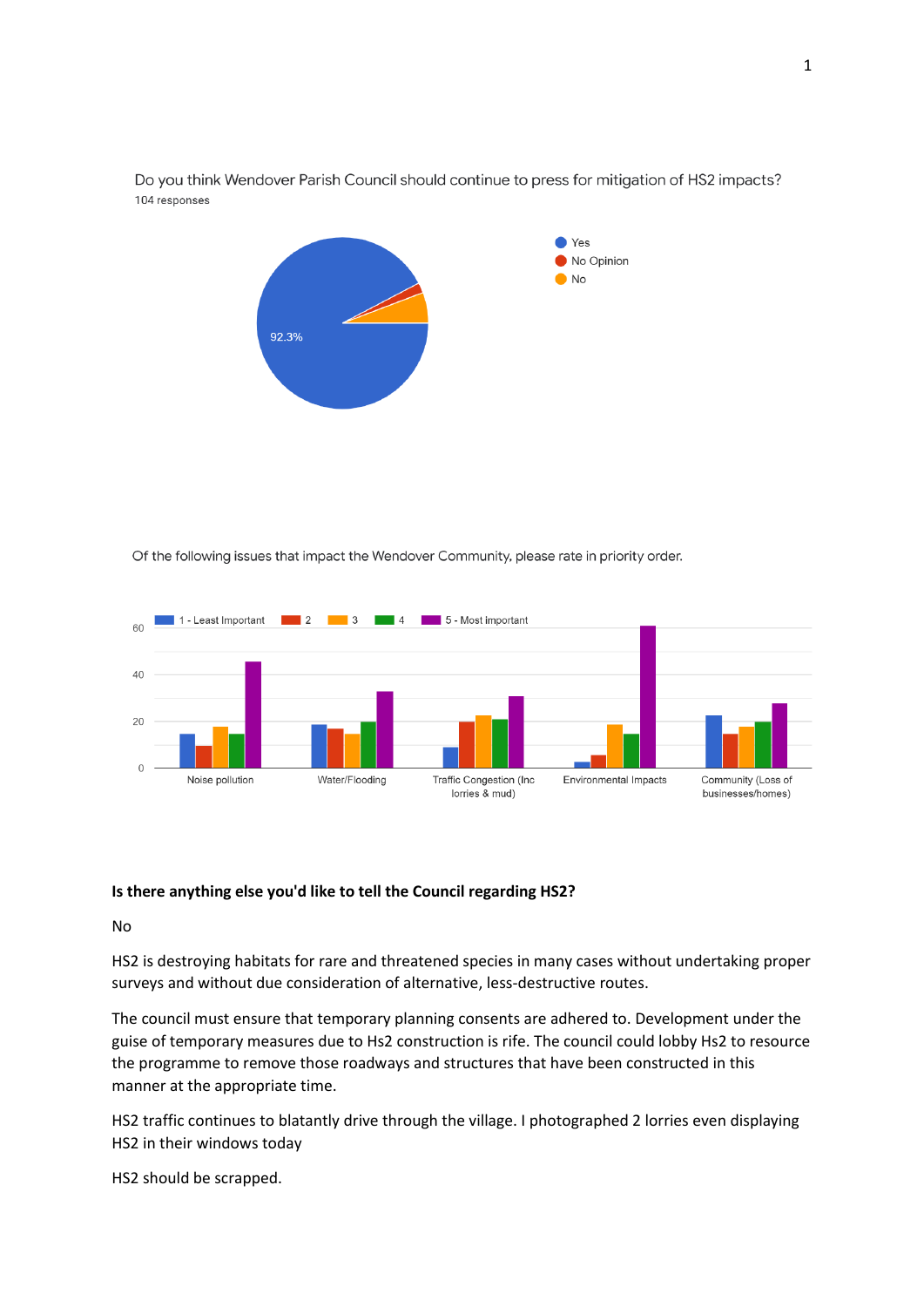Get Butler to do his job properly as our local MP instead of worrying about his own career in the Conservative Party.

Noise pollution is the factor which has the potential to be the greatest long term detriment to the peaceful enjoyment of life in Wendover. The hydrogeological risk to the Wendover Arm if the GUC, the Weston Turville reservoir and flooding of homes3 in Aylesbury Vale - including the 16,000 new ones under the Government's Garden Town plan are the next most impactful.

I don't want it.

Please campaign to stop HS2. Their criminal behaviour is in our favour.

The destruction is devastating for something the is not wanted or needed!

I think now we should spend less money on reports and consultants, and focus efforts on working WITH HS2 to mitigate the impact on Wendover.

Do something useful for the football club that is being killed right under your nose.

More information for local residents on what is being built and on road closures and other inconveniences, eg HS2 traffic and equipment. Address careless driving of HS2 lorries

Please stop taking money from this criminal organisation, called hs2, and start standing up to it. Call for it to be stopped before anymore damage is done to our once beautiful Countryside, our community and personal health and to our wildlife and climate.

Irresponsible road closures and closures of roads ahead of schedule. Diversions have been inadequate often forcing 2 way traffic down narrow lanes or implimenting diversions of 25+ miles.

Stop the development

Why is there not going to be a station at Wendover

Fed up of seeing the local destruction of the once beautiful countryside and utter chaos on local roads. It is ugly, unwelcome and pointless

impact to mental well being

Drive the environmental mitigation measures. The bored tunnel solution is a nonstandard.

A vital upgrade to the UK rail network to create rail capacity into the future as the population grows. Low carbon transport is the only way forward to help combat climate change.

Alternative tunnel option needs considering by HS2

It has all changed so much over the years that those of us who arrived just after the compensation date, should be given another chance. We will suffer the consequences of this as well. It will cause much more damage and disruption than originally stated.

Impossible to prioritise as all so important

Please continue in your sterling efforts to hold this fraudulent law breaking organisation to account.

Hs2 need to absolutely make sure that they don't put temp lights up unless definitely needed. I've been stuck in traffic a few times when there's seemingly not much need for the lights.

Don't spend any more money on the Mined Tunnel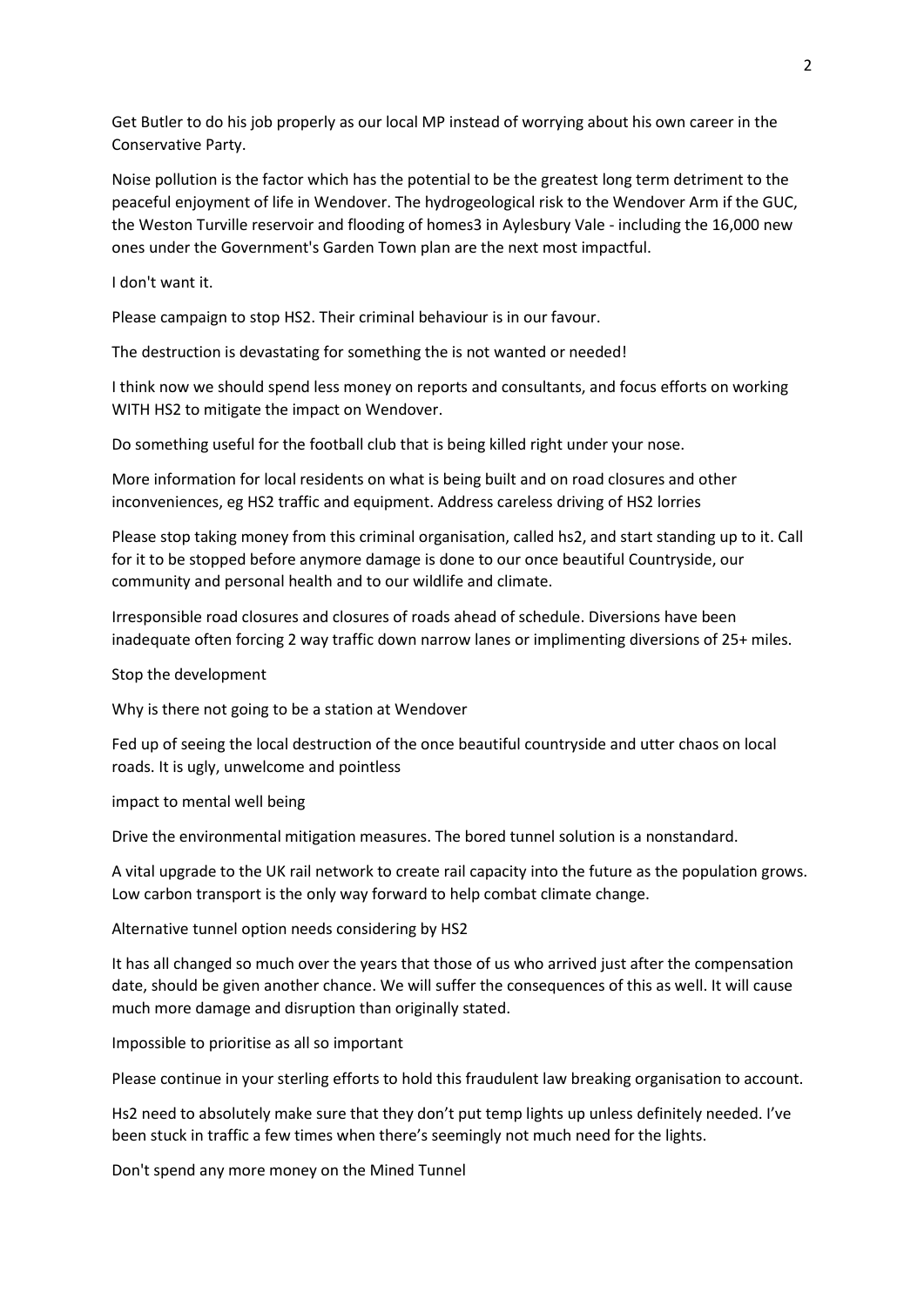Will HS2 make good the areas they are working in. E.g. Will trees be planted again. Will the area on the other side of Dobbins Lane be put back to fields?

Stop it and if not a mined tunnel

Stop paying valuable WPC funds on lobbying, the project and mitigations can be achieved through the formal process.

I think the bypass was a waste of money being resurfaced when a noise barrier would have done more to cancell moise ie bike exausts. I also dont want to see it and think the viaduct will destroy the views from both my window and the surrounding areas coombe hill and all the other beautiful walks that will be spoilt by the hs2 eye sore

We don't want it.

We are mostly aware that HS2 is a white elephant that probably won't get used. In the event it ends up being used 24/7 to carry freight a mined long tunnel will be the best outcome for residents of Wendover.

Just get it done as quick then all will return to normal quicker its going ahead bite the pill !

HS2 have to plant new trees along either side of the Railway corridor now, so that they have an opportunity to get established before it's built. This would show all of us that having destroyed so much they do intend to replant tens of thousands of trees along our local area ( and obviously millions along the whole length of the line).

Traffic on south street has been horrendous either start stop or too many people driving at unsafe speeds including lorries

HS2 is the challenge of our generation. WPC needs to stand up to that challenge

The bicycle road markings? the cycle path widening? Was there just a large amount of money burning a pocket? The cycle path has taken away a good amount of greenery and invited more street parking.

## It seems.

This is not wanted or needed especially as so many people are working from home now. It is a massive vanity project

The parish exists beyond the High street ! Local farmers count for the landscape that promote the village and it's setting

I'd like to see the parish council: Holding hs2 to account on environmental impact. Enduring hs2 provide information to the community on works, progress, impact in terms of road closures, diversions. mock ups of the tunnel. Enduring everything is returned to its original state post construction.

Use any funding/mitigation on significant projects which can be of benifit to the local community. The cycle route to the station, i understand used HS2 funding is comendable but the execution on the ground is frankly abismal!

Lack of noise mitigation for Nash Lee Lane. We have been forgotten.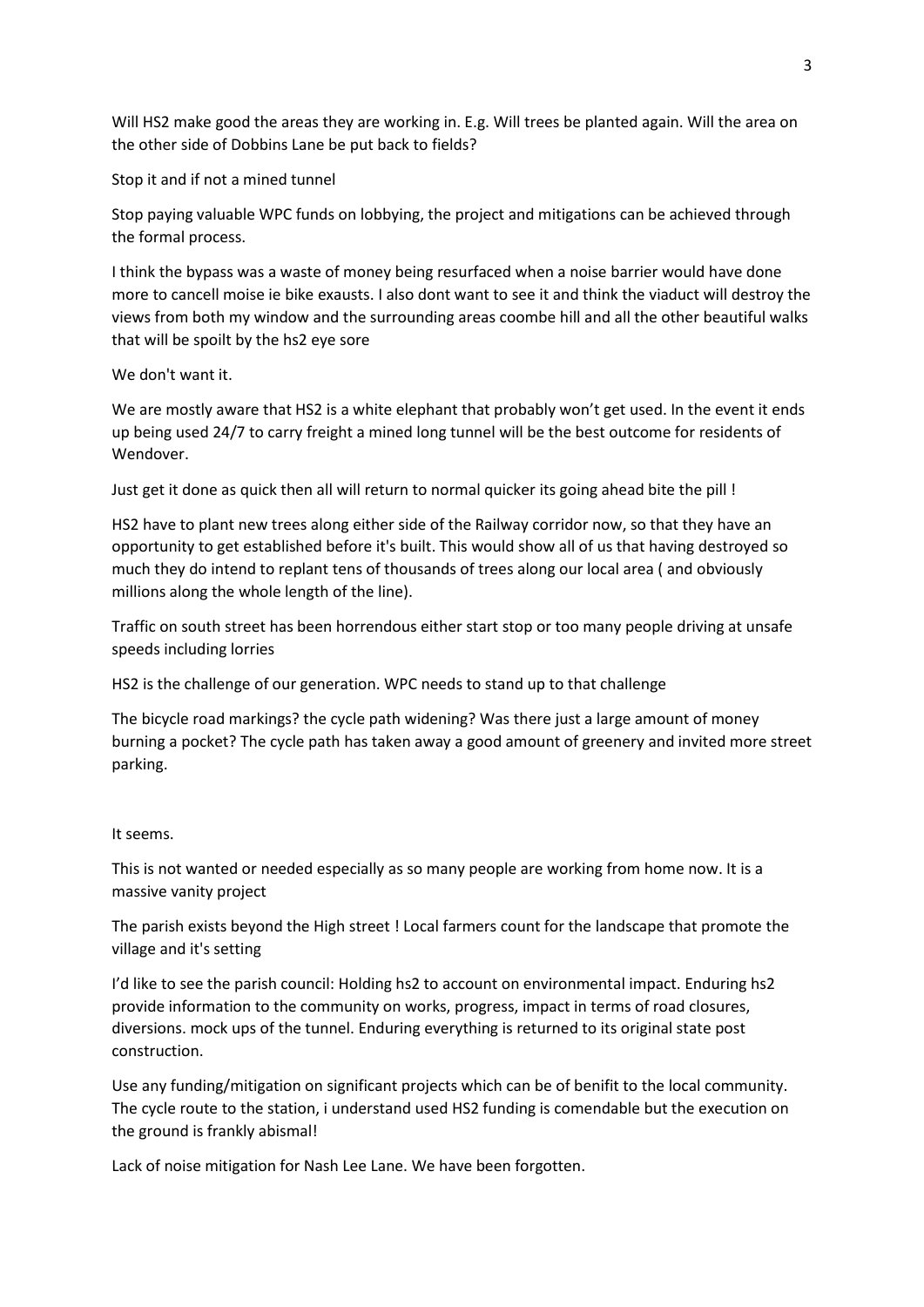No Business case ! White elephant

As HS2 is clearly not going to be cancelled, or the plans changed in any substantial way can you now stop wasting money on consultant's, who merely tell you what you want to hear? E.g Byng and the fanciful tunnel group.

Wendover is inflicted with traffic, HS2 mitigation should be used to enhance walking and cycling infrastructure, and not by painting a few lines and cycles on the road!. More crossings of the high street for example, dedicated cycle paths to link the greenway to the centre, reduction in on street parking, particularly around Dobbins Lane/ High Street roundabout, which could do with a thorough redesign btw.

Noise is a red herring, focus on Noise from the bypass, which remains substantially louder than Hs2 will ever be. We don't need massive noise screens, just let the built railway fade into the landscape. This might be an unpopular opinion I suspect. Deal with the real environmental danger from cars

## Thank you

HS2 need to be much more accountable to the locations impacted by the project, they say one thing and do another.

We are still witnessing lorries coming through the village, at speed.

The traffic management just off the by pass is confusing and dangerous with the amount of traffic/plant/people on the road and will result in an accident.

Our countryside and views are being destroyed, this will impact house prices and we receive no recompense

It's not needed, there's no case for it anymore. Money should be spent on things that are needed at struggling. The environmental impact from the total decimation of countryside is huge and totally outrageous

It's going ahead as we all know but WPC needs to do all it can to ensure the best outcome for Wendover. We are mostly aware that this will be a big white elephant nobody will use. If it is used for freight 24/7 then a mined very long tunnel is the best option for residents of Wendover.

I would welcome innovative (and economical) designs and plans that may seem minor in the overall project to mitigate the impact on the surrounding area. Ever-adaptive plans would produce the best train line and least impact on the local area. In essence, not just doing something because that's what the plan that was drawn 10 years ago said.

The use of traffic lights by HS2 is not well managed and causes excessive delays. Their operatives don't care about the impact these have on other people.

They're liars.

Stop talking about the Mined Tunnel. It's flogging a dead horse and distracting from achieving anything else

Consider a protest to highlight the farce over the mined tunnel, ask for town to attend and bring in the press / TV to cover it.

It is having a profound effect and the points above have equal weight. Should there be any additional monies for improvements around the Hampden and Wychell Meadows please consider